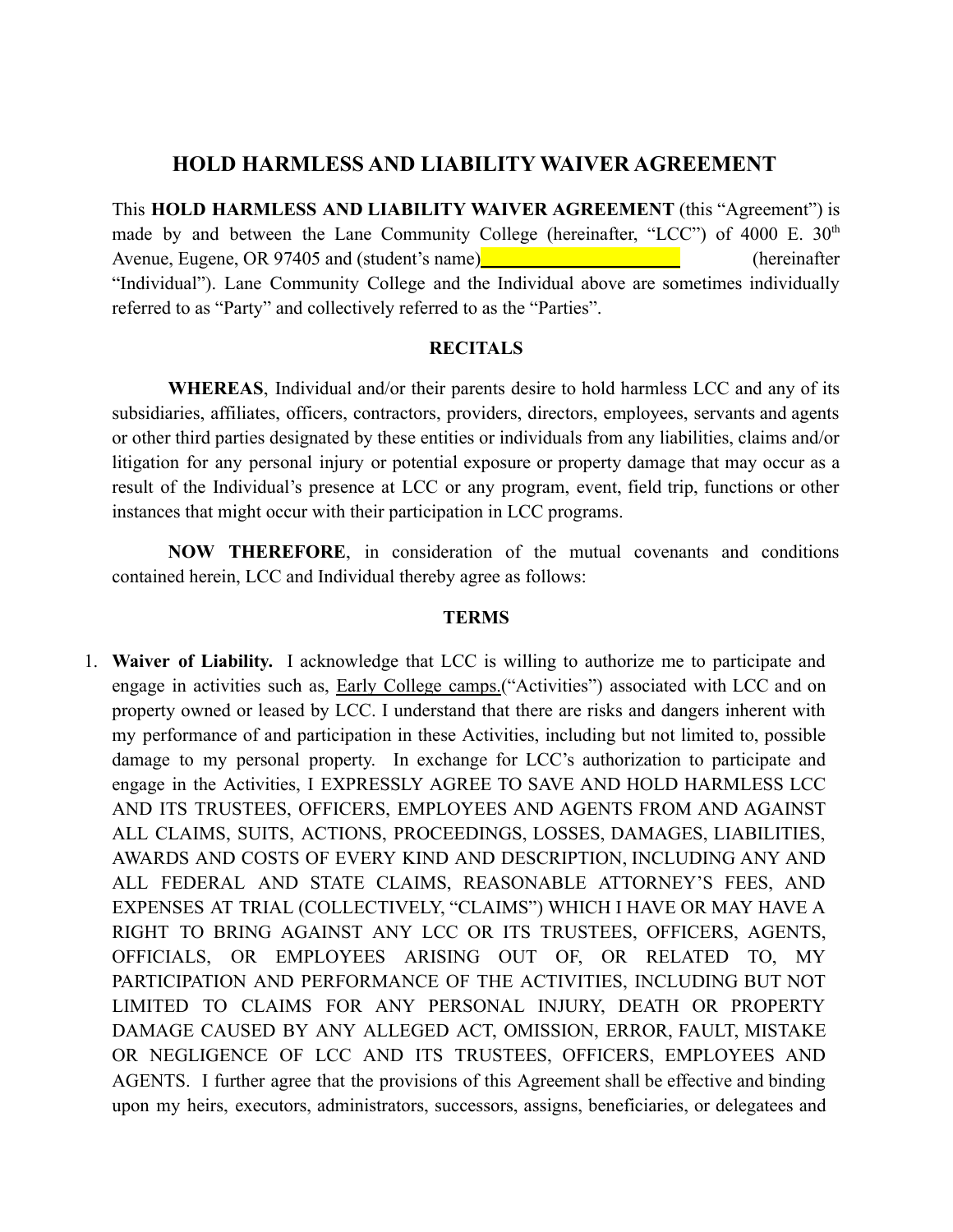shall inure to the benefit of LCC and its trustees, officers, employees and agents. By my signature and execution of this form, I acknowledge and agree that I have read this Agreement and understand the rights and claims that I am giving up. I, FOR MYSELF, AND ON BEHALF OF MY HEIRS, EXECUTORS, ADMINISTRATORS, SUCCESSORS, ASSIGNS, BENEFICIARIES, OR DELEGATEES, HEREBY RELEASE AND FOREVER DISCHARGE LCC AND ITS TRUSTEES, OFFICERS, EMPLOYEES AND AGENTS, FROM ANY AND ALL DEMANDS AND CLAIMS, KNOWN OR UNKNOWN, THAT I HAVE OR MAY HAVE AGAINST LCC AND ITS TRUSTEES, OFFICERS, AGENTS OR EMPLOYEES FOR ANY AND ALL HARM OR DAMAGE TO MY HEALTH OR PROPERTY IN ANY MANNER RESULTING FROM, OR ARISING OUT OF, MY PARTICIPATION IN, AND PERFORMANCE OF, ACTIVITIES ASSOCIATED WITH LCC. This release does not extend to or waive any rights I may have under the Oregon Tort Claims Act, ORS 30.260-300, as those rights relate to defense and indemnification from any demand, claim, suit or action brought against me, or liability I may be subject to, or arising out of my participation or performance of Activities associated with LCC.

- 2. **Hold Harmless.** Individual shall defend, indemnify, and hold harmless LCC from any and all actual or alleged claims, demands, causes of action, liability, loss, damage and/or injury (to property or persons, including without limitation wrongful death), whether brought by an individual or other entity, or imposed by a court of law or by administrative action of any federal, state, or local governmental body or agency, arising out of or incident to any acts, omissions, negligence, or willful misconduct of Individual, its personnel, employees, agents, contractors, or volunteers in connect with or arising out of Individual's actions. This indemnification applies to and includes, without limitation, the payment of all penalties, fines, judgments, awards, decrees, attorney's fees, and related costs or expenses, and any reimbursements to LCC for all legal expenses and costs incurred by it.
- 3. **Authority to Enter Agreement.** Each party warrants that the individuals who have signed this Agreement have the legal power, right, and authority make this Agreement and bind each respective Party.
- 4. **Amendment; Modification.** No supplement, modification or amendment of this Agreement shall be binding unless executed in writing and signed by both Parties.
- 5. **Waiver.** No waiver of any default shall constitute a waiver of any other default or breach, whether of the same or other covenant or condition. No waiver, benefit, privilege, or service voluntarily given or performed by a Party shall give the other Party any contractual right by custom, estoppels, or otherwise.
- 6. **Attorneys' Fees and Costs.** If any legal action or other proceeding is brought in connection with this Agreement, the successful or prevailing Party shall be entitled to recover reasonable attorneys' fees and other related costs, in addition to any other relief to which the Party is entitled.
- 7. **Entire Agreement.** This Agreement contains the entire agreement between the Parties related to the matters specified herein, and supersedes any prior oral or written statements or agreements